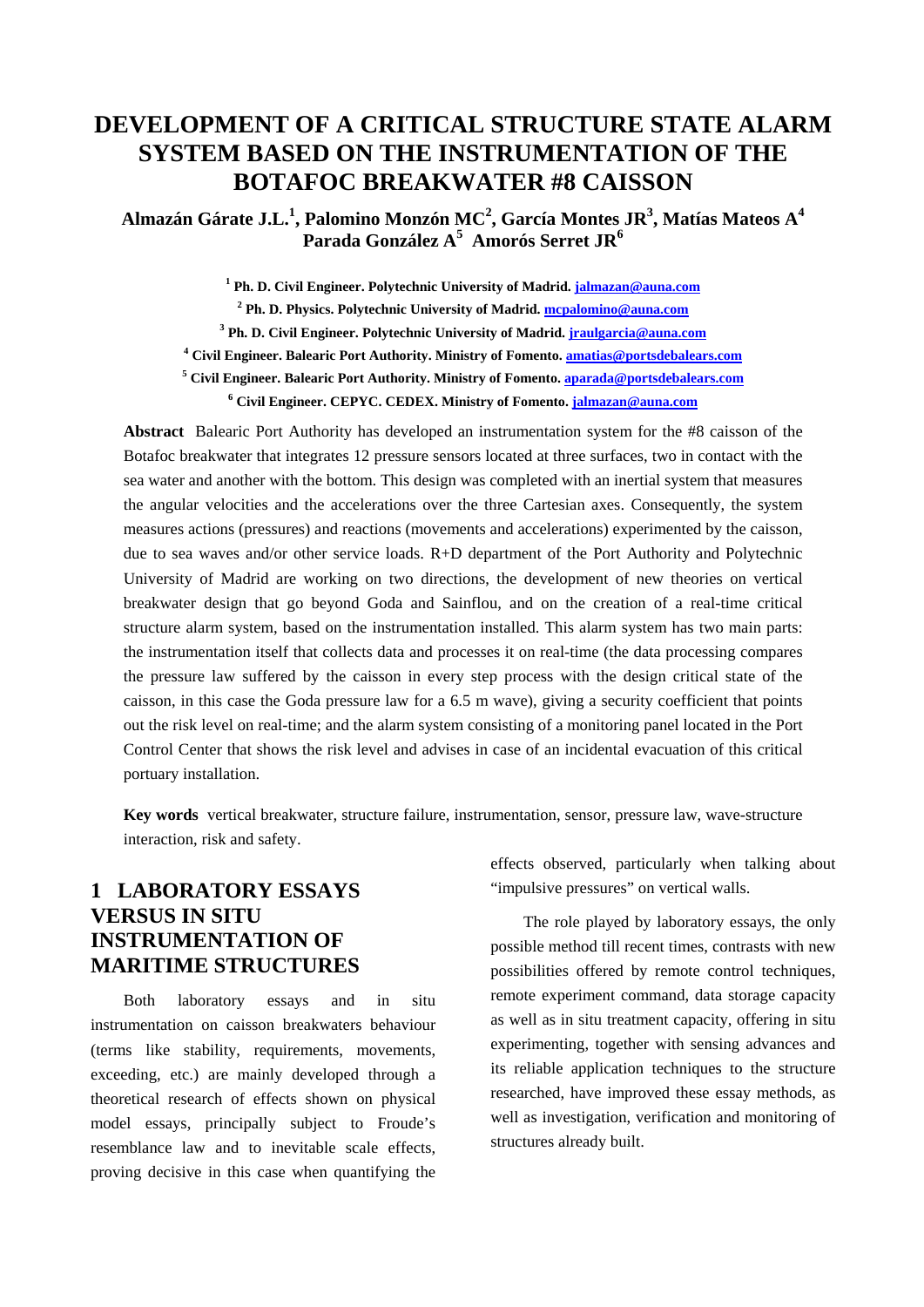The existence of scale effects in physical model essays and the technology framework as far as maritime structures are concerned, provoked that all the new construction structures with the purpose of taking useful pressure data, pursuing the obtaining, somehow using an analytic ruse, of all the requirements needed by structures, next step being the relationship between those requirements and failure probabilities, security coefficients and other useful parameters needed for a correct design of the new structures.

The instrumentation described in this paper goes even further, because it not only registers wave pressures on structures, but also the movements suffered by the structure. To sum up, the aim is to get more economic and simpler measurements of what really matters, and that is the reaction of the structure to pressures and not the pressures themselves, the latter including some other complex calculation only to estimate those reactions.

## **2 ANALYTIC MODEL RESTRICTIONS IN VERTICAL BREAKWATER CALCULATIONS AND NEED OF IN SITU INSTRUMENTATION**

Goda's analytic model is currently the most accepted by scientists, with some corrections made by Takahashi, concerning impulsive pressures. It is principally used in measuring pressures generated by wave's crests. This model, though largely accepted, is limited. Comparing this model with in situ experiments show how Goda overestimates forces due to waves (Van der Meer et al, 1994).

Sainflou proposed an analytic method derived from the trocoidal theory that properly predicts negative net forces produced by real wave (stochastic process). Concerning sub-pressures, it is supposed to be a triangular distribution with its maximum located just under the voussoir's base, its value coinciding with that of the vertical wall at that depth.

 Experience shows that one of the most typical failures in vertical breakwaters is gyrating seawards. This failure is not considered when using laboratory essays, proving that, both the response of the structure to the wave's trough and to the influence of the period and pulsating load amplitude induced by waves, are not considered by analytic methods.

 These lacks must be analysed, and the most economical and efficient way of performing that is by in situ experimenting in breakwaters instead of laboratory essays. Also to avoid rejecting important elements in breakwater operation versus waves and that are not considered by those classic analytic methods, such as interaction between caissons, elastic effects of the bedding layer, rigidity of the full structure due to a continuous superstructure laying on it, real caisson's mass and centre of gravity, points of gyration and seesawing, etc., must be researched both concerning actions (pressures) and reactions (movements due to pressures) until an analytic theory explaining all these phenomena not considered up to present times is reached to be able to predict the real answer of the structure to waves.

### **3 BREAKWATER INSTRUMENTATION IN SPAIN**

In 2002, when there was no instrumentation working at any breakwater, the Spanish port system, through the Balearic Port Authority, suggested instrumenting the new Botafoc caisson breakwater with vertical front in the port of Ibiza, solving the difficulties that the previous instrumentations had in the past, introducing new advanced concepts from the initial model designed by CEDEX. After that initial design from Almazán Ingenieros and the Balearic Port Authority, its installation got started, finishing in the spring of 2003, and being at that time the only installation of this kind working in Spain. This installation was made with the most modern technology available and, along with measurements of pressures and sub-pressures, it had new elements such as the following: measurement of caisson accelerations and gyrations; measurement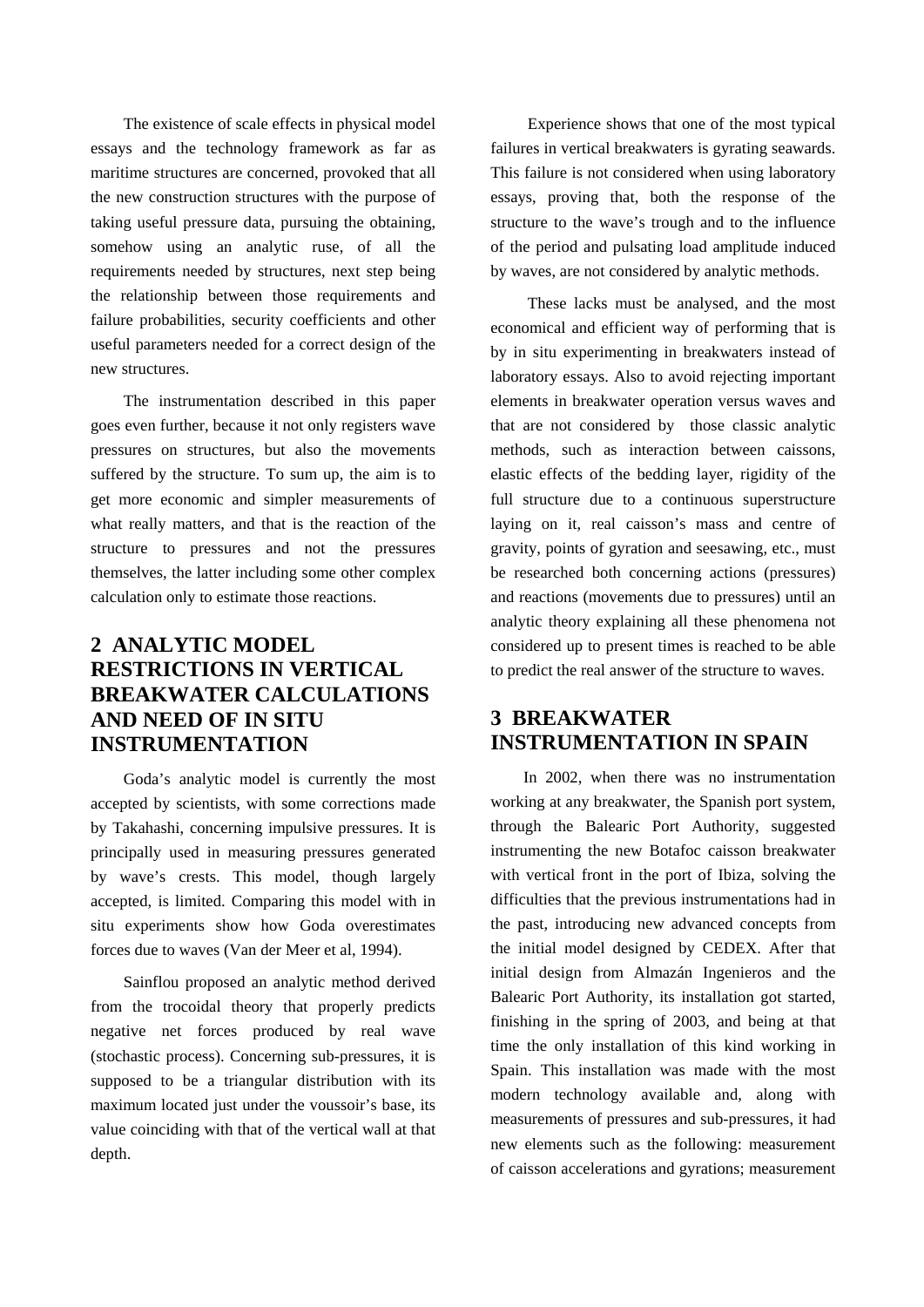of the three surfaces of the caisson in contact with water; and a real-time remote control for all the parameters of the instrumentation.

The instrumentation at Botafoc, thanks to efforts from many people, companies and institutions involved, and based on previous experiments, is atop of breakwater instrumentating all over the world and, from 2003 on, has got great technical results, some of those are introduced in this paper, and represent a first step for other investigations on course or just waiting to start.

#### **4 BOTAFOC BREAKWATER INSTRUMENTATION**

The Botafoc breakwater was built in 2002 with the purpose of creating a new dock with an increased draft in the port, as well as sheltering the already existing port installations and creating new berths. The breakwater is built from the already existing Botafoc lighthouse to the Southeast and is constituted by caissons anchored at an elevation of -19.50 m.

During its construction the places needed to install two identical sections at the #8 caisson were planned, mainly to check the security coefficients both of gyration and sliding, and in second term to develop new theories linking the forces exerted on the breakwater and its actual movements.

For each of the instrumented sections twelve sensors were installed, located at the surfaces in contact with water at different elevations, as it is shown in figure 1, 7 pressure sensors located at the outside vertical wall, elevations being between  $-12.00$  m and  $+5.00$  m, one more pressure sensor located at the sheltered wall at -4.00 m with the purpose of measuring the actual hydrostatic pressure as well as the incidental stir in the dock; and four sub-pressure sensors at the bottom surface. In order to increase the optimal working life of the whole device the sensors chosen were fully made of titanium, flush mounting, and using as signal transmission a 4-20 mA current curl, aiming to eliminate as many parasite signals as possible, those parasite signals being created due to interferences with other devices working in the zone.

Also, in order to register all the movements suffered by the caisson, a totally independent inertial system was installed in one of the sections, capable of measuring the angular movements and accelerations over the three Cartesian axes, constituting the six degrees of freedom that the caisson has as a rigid body.

The full system, composed of pressure sensors and moving and accelerations detection system, include a datalogger and remote control software that enable data acquisition as well as remote data downloading, so that it becomes a system fully remote controlled. As a complement of the devices described an atmospheric pressure sensor was installed aiming to evaluate the correct calibration of the sensors installed, though having an airing tube themselves to measure relative pressure.

All data are acquired continuously, the device having a storage equivalent to six months of data acquisition considering the current acquisition rate.

## **5 BOTAFOC INSTRUMENTATION WORKING POLICY**

Botafoc breakwater working policy has previously been exposed and is based on two premises: firstly, the measurement of pressures, subpressures and movements, in an attempt to elude measuring pressures and obtain the actual movements instead; and secondly, pressure measurement at the three surfaces in contact with water to avoid separating statics from dynamics concerning pressure's law.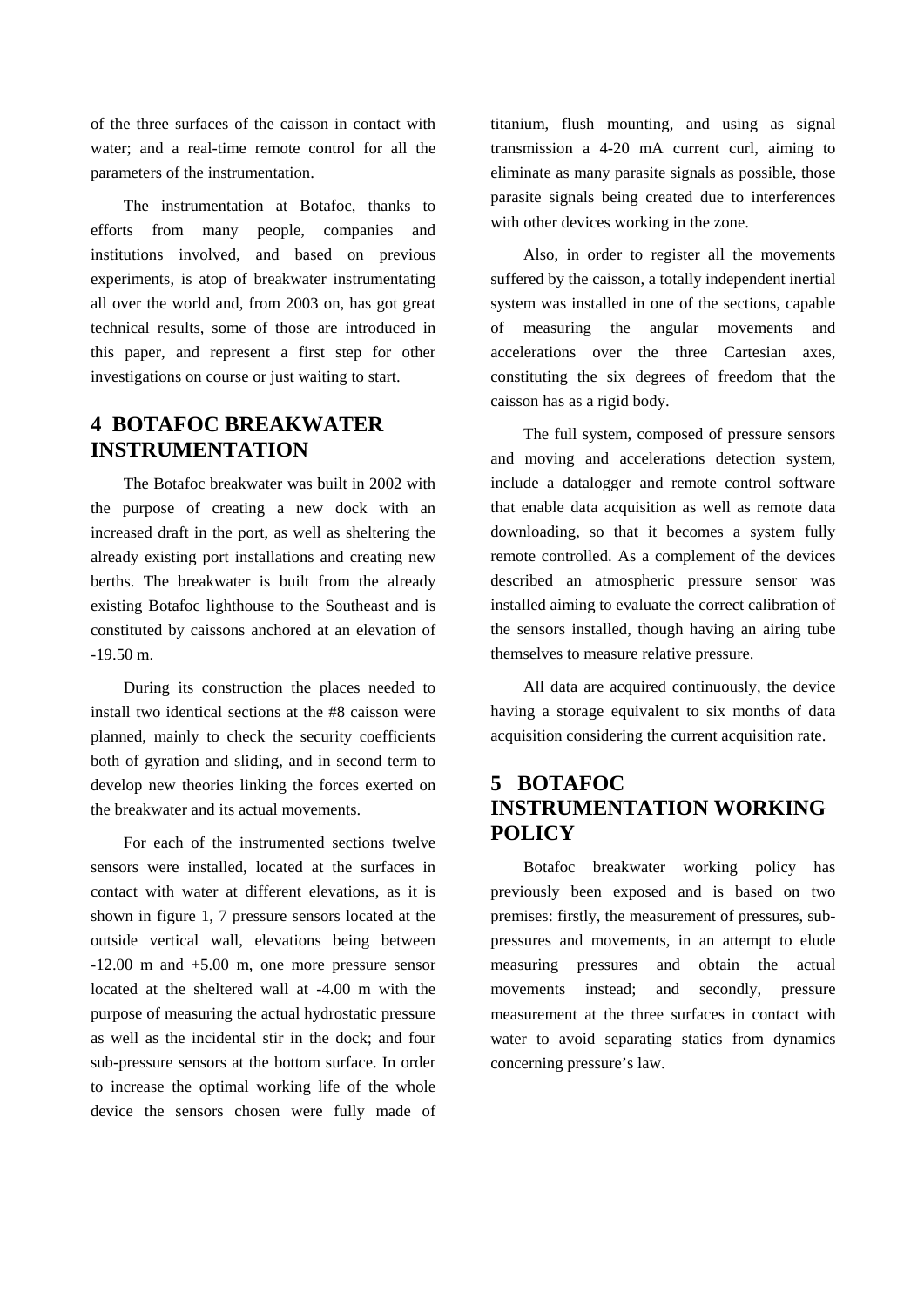

**Figure 1. Instrumented section with twelve pressure and sub-pressure sensors.**

Concerning the first premise, separating this instrumentation from others in Spain, installation has been conceived in order to develop new theories linking acting forces on the breakwater with its actual movements, considering all the elements that take part in the breakwater response to waves and that are not considered by analytic models. The most important elements are the interaction between a caisson and its adjacent ones, elastic effects coming from the bedding layer, rigidity of the whole structure due to a continuous superstructure on the caissons, the caisson's real mass and centre of gravity (these data being unknown due to the fact that a caisson is not constituted by a homogeneous material) and the caisson's points of gyration and swinging.

So, the #8 caisson is effectively a fictitious rigid body that covers, not only the referred caisson, but also parts from the adjacent caissons and the superstructure laying on the caisson that takes part in the movement.

On the other hand, regarding the frequency of the actions and reactions, the former, due to waves, have the same frequency as the waves involved, but regarding the latter, they have their own frequency, different from the waves'. If the frequency of the actions gets close to the rigid body considered could get to resonance frequency.

From these premises, the movement of the rigid body considered can be assimilated with an oscillation with viscous cushioning.

Another huge difference between this and other instrumentations in use in Spain is measuring pressures from the three surfaces in contact with water, so there is no need to separate the supposed part, corresponding to the hydrostatic pressure, and the part corresponding to dynamic pressure due to interaction between a moving fluid and the structure. The fact that both hydrostatic and dynamic pressures cannot be separated, and so the contribution of each of them to the pressure law is unknown, has to be considered.

This approach is not as obvious as it seems at first sight, considering that average water level is not necessarily the same outside the port and in the sheltered zone (outside there is a superelevation for every instant of time). Considering a general example, for a given instant "t", the pressure laws look like those shown in figure 3. Given the fact that there are measurements from the three surfaces in contact with water it is possible to construct a diagram similar to that shown in figure 2, even with only one sensor with a known elevation in the sheltered zone (that is the case of Botafoc breakwater).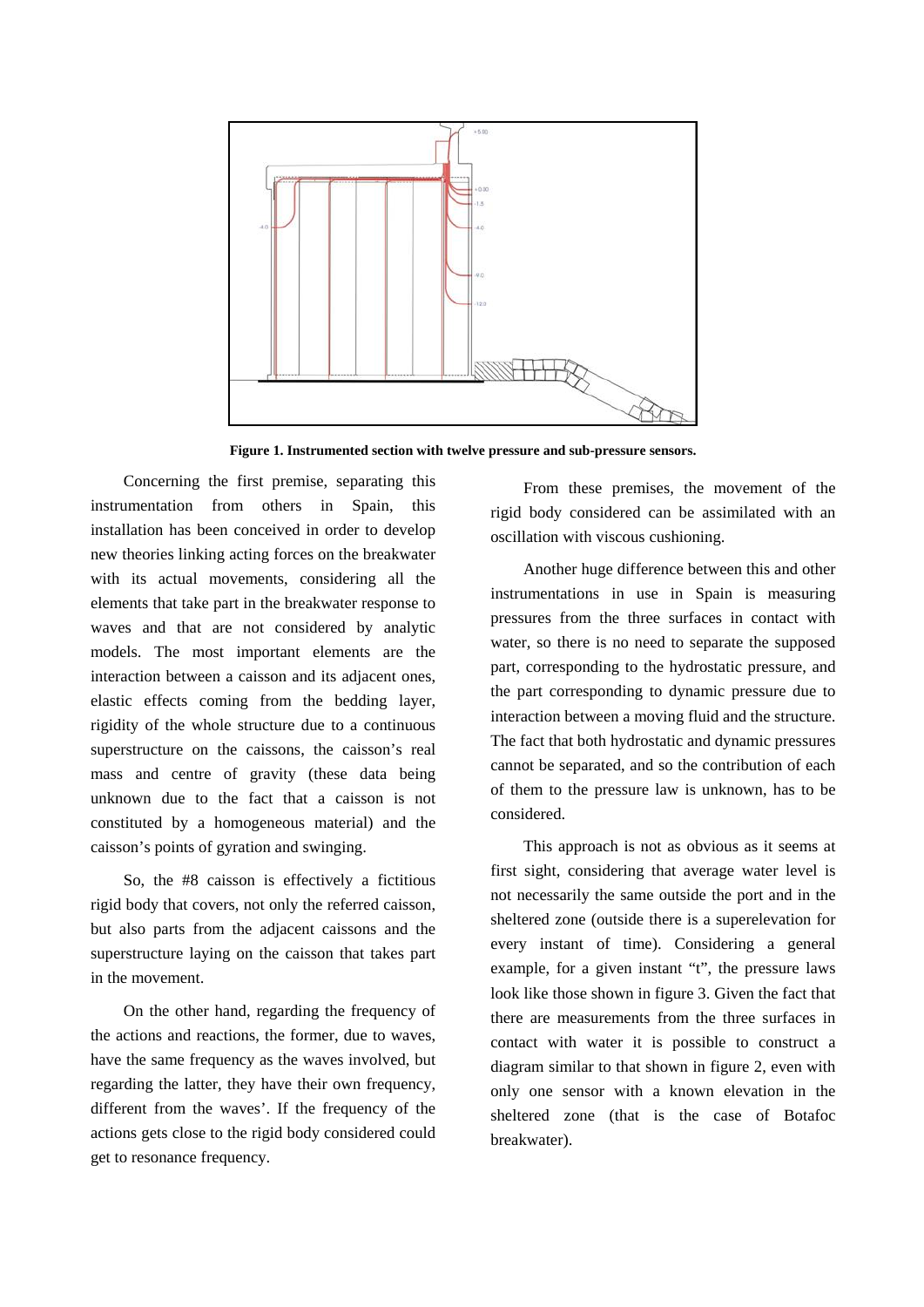If there are no data from the sheltered zone the hydrostatic pressure value has to be deducted to get net pressure laws (total pressure minus hydrostatic pressure), assuming that all the pressure coming from the sheltered zone is hydrostatic pressure, and that is not necessarily true. This procedure would include subtracting the corresponding hydrostatic pressure value, to be fixed, from the total pressure value, as well as subtracting the buoyancy value from the sub-pressure law. Considering all these values are already fixed, the net pressure law obtained would be similar to that shown in figure 3, for which the corresponding hydrostatic pressure for the sheltered zone has not been considered to get the net pressure at a given depth "d".



**Figure 2. Example of total pressure laws.** 





By measuring only in two of the three surfaces in contact with water a hydrostatic pressure level has to be supposed, even having a tide gauge synchronized with pressure data acquisition, hydrostatic data are not guaranteed to be appropriate. An example can be the following: outside there are 4 metre high waves, and a wave trough is coming into contact with an instrumentated section, being the outside water level 2 m bellow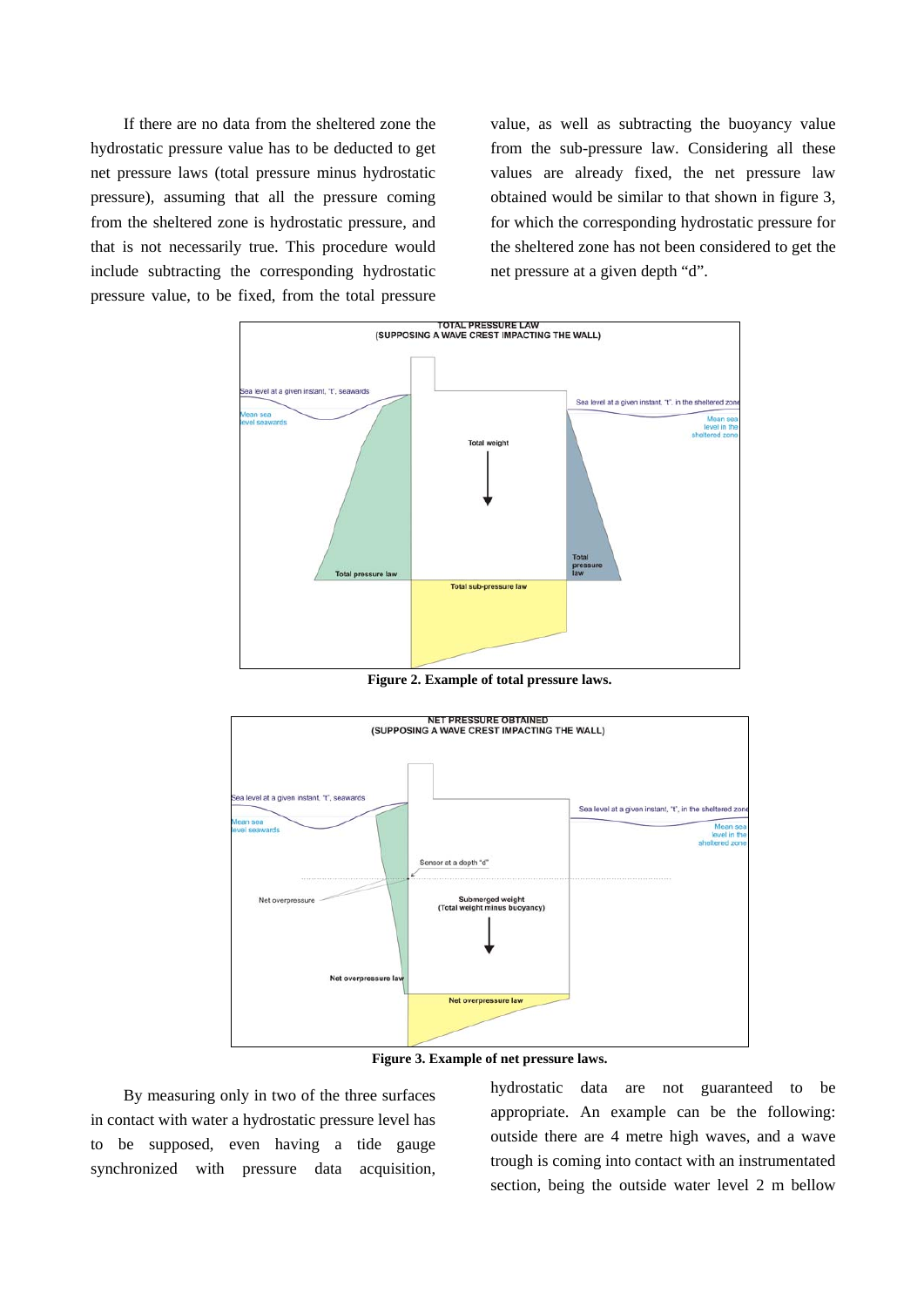average, while inside the sheltered zone it is 0.5 m over average. Assuming the same hydrostatic level for that instant entails a huge error. On the other hand, this example is also valid in the three dimensions case instead of a single section, considering that there can be a trough and a crest coming into contact with each section respectively at the same time, apart from the existing level in the sheltered zone.

#### **6 DATA ACQUISITION AND TREATMENT**

The installation directs its data to a computer network that keeps the data inside several hard disks, also putting up control and visualization applications from the data acquisition. These applications can be controlled in situ or by remote control by using a suitable computer application.

This installation has been working non-stop since 2003 with a high frequency sampling (currently 65 Hz and could be up to 200 Hz), meaning an immense amount of data that had to be processed and treat properly in order to, in a first stage, analyse the maximum pressure values suffered by the caisson and its stability given these extreme cases, and comparing the results with those predicted in the initial project. That has produced the development as well as optimization of several analysing methods introduced in this paper and summarized as it follows:

- Fourier analysis, made in order to determine how useful data are and the proportion of "electronic noise" inserted in the signal.
- Filtering of the gross signal got by the sensors. This filtering produces signal flattening that eliminates oscillations around the signal base level.
- Continuous signal sampling and statistics are obtained with a computer application developed for that purpose, and that means calculating signal statistics for each sensor (average, minimum, maximum, zero crosses, wave period,

etc.) for a period of time to be determined through days, weeks or even full months.

In order to show the result obtained figure 4 shows the graph got from filtered data acquired by sensor 5 in section 2 through a month. This graph shows two different statuses, with little waves and with a lot of waves. The graph shows statistics (maximum, minimum and average values) for 90 second-long samples (roughly 12 waves) through a period of 20 days. Average values are shown in black, maximum values in red and minimum values in blue.

In these graphs other aspects of the waves registered can also be seen, such as:

- The distance between the red band and the blue band represents the pressure due to wave action from a crest to the immediate trough.
- When a sensor is near the surface and waves are intense, if the trough of a wave comes into the breakwater, that sensor can remain dry, registering a flat graph as for minimum values.

In order to find out the highest waves the statistics graph is amplified around its maximum value, getting for this particular moment a 30 second-period where the group of waves come into the breakwater, including the wave consider as worst (highest) in the total period analysed. Figure 5 shows simultaneous registering from main wall sensors from a wave group.

These computer applications developed make possible to make a tidal research of the zone (Island of Ibiza, in this case).

Comparing the average level statistics registered by a sensor with the tide registered at port of Ibiza (thanks to the tide gauge installed) the perfect coincidence between both of them can observed at first sight. This application also enables statistical calculation from single waves when crossing the average level. This is how a sequence of data pairs (amplitude and period) are calculated and represented by a graph.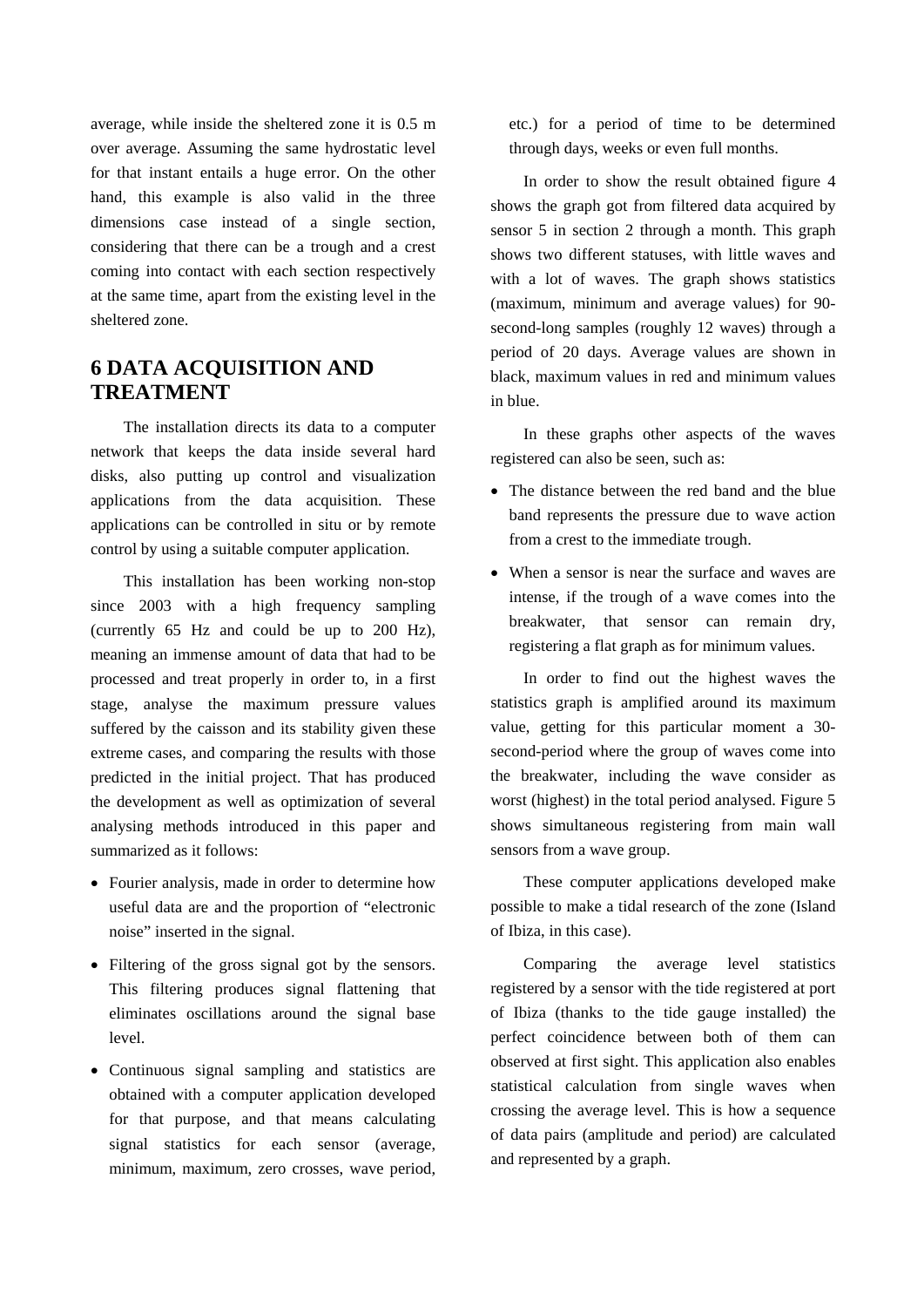Figure 6 shows two graphs representing data pairs (amplitude, period) in dead calm and during a storm. Statistics are calculated for a three-hour period (roughly 700000 values) from the register corresponding to sensor 4 in section 2 in March 2007.

Figures 7 and 8 represent the analysis made for almost 32000 single waves (from a zero cross to the next), registered by sensor 4 in section 2 when maximum waves were acting on the breakwater from August 30, 2007 at midnight to September 1, 2007 at midnight. Figure 7 shows as a sequence all the amplitudes from sensor 4 as they were being registered, and figure 8 the sequence for wave periods.

These amplitudes and periods are similar to those registered by the buoy anchored in Capdepera, and it can be seen how these amplitudes are increased while a stirring state is reached, elsewhere it can be seen how wave frequency are grouped around a constant value (due to the fact that the storm is caused by more mature and developed waves than the wind waves registered at the beginning).



**Figure 4. Statistics.** 

These graphs show the kind and the dispersion of the waves acting on the breakwater, and also enable the research of the effects that a wave group can have when impacting with the breakwater, being a unique kind of research as far as stability in structures with a rigid behaviour when failing.

#### **7. MOVEMENTS SUFFERED BY THE CAISSON**

Section 2 (furthest from Botafoc lighthouse) has its main controlling system inside a booth, but this booth also contains a system that enables the registering of all the movements suffered by the caisson, both gyrations and accelerations, considering this registering most important in case of severe storm.

For a better understanding of the results given by system, further forward shown, the reference axes used must be considered as they were agreed, as well as the signs agreement concerning gyrations. The system was installed with the positive  $X$  axis pointing seawards, perpendicular to the breakwater's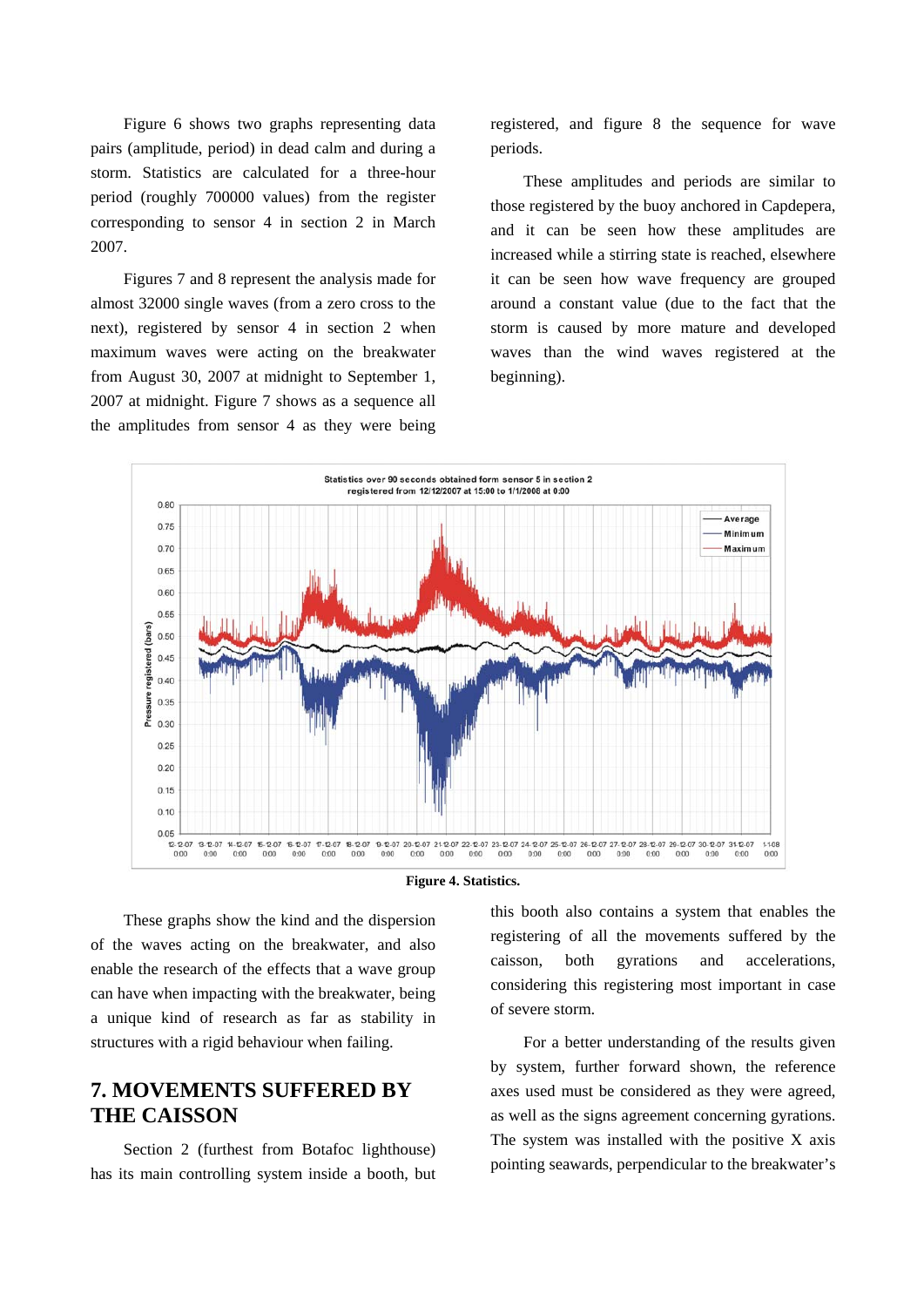longitudinal axis, the positive Y axis parallel to the breakwater, pointing at the jetty head, the positive Z axis being vertical and pointing downwards. Accelerations will be positive if pointing at the positive side of the axis, while gyrations will be positive if clockwise.

This system is used to analyse the movements suffered by the caisson, not only due to waves, but also due to ship docking. The graph attached shows the register during an oiler docking at Botafoc breakwater from December 18, 2007 at 9.15 a.m. Figure 9 shows accelerations measured. As it can be seen in the graphs, most of the accelerations are projected on the Y axis (parallel to the breakwater longitudinal axis), and that does not occur when analysing wave impacts (projected on the X axis, perpendicular to the breakwater).

Concerning the magnitude, both accelerations, due to waves during a storm and due to docking, have a similar order of magnitude, the accelerations being roughly 0.20g projected on the Y axis during docking, representing the equivalent to a storm with wave heights of about 4 metres.

On the other hand, docking takes much lesser time than a severe storm, in the case of a storm forces are pulsating from wave to wave, prolonging this situations for many hours.

#### **8. CURRENT INVESTIGATIONS**

All the data that is being obtained is being used to start new investigations from which many valid conclusions are expected concerning vertical breakwater responses to wave impacts, targets needed to confirm some theories or to deny some others only to state new ones.

The system has resulted reliable up to now, giving information about elastic stimulation and responses for the six degrees of liberty considered in the breakwater instrumentation. Currently there is no research covering pressures and movements concerning international bibliography, in order to cover the three-dimensional response of a vertical breakwater and its boundary conditions. So, concerning this field, the data obtained with this installation are totally innovative and have to submit all the initial criticism that every innovation demands to be validated.

#### **9. CONCLUSION**

The initial purpose was to get an alert system to prevent the breakwater from failures for a critical installation, Botafoc breakwater being an example of that, hopefully achieving this feat through 2008.

#### **10. ACKNOWLEDGEMENTS.**

These activities are taking part thanks to a great contribution from the Balearic Port Authority, so there is a need to acknowledge this valuable cooperation, especially to Angel Matías (co-author of this paper), Joaquín Jiménez, David Pino and Armando Parada (also a co-author of this paper).

Thanks, as well, to all the people involved directly or indirectly with the maintenance and exploitation of all the data got from the installation of the #8 caisson at Botafoc breakwater in the port of Ibiza, whether belonging to university, the Balearic Port Authority or the state-owned Puertos del Estado.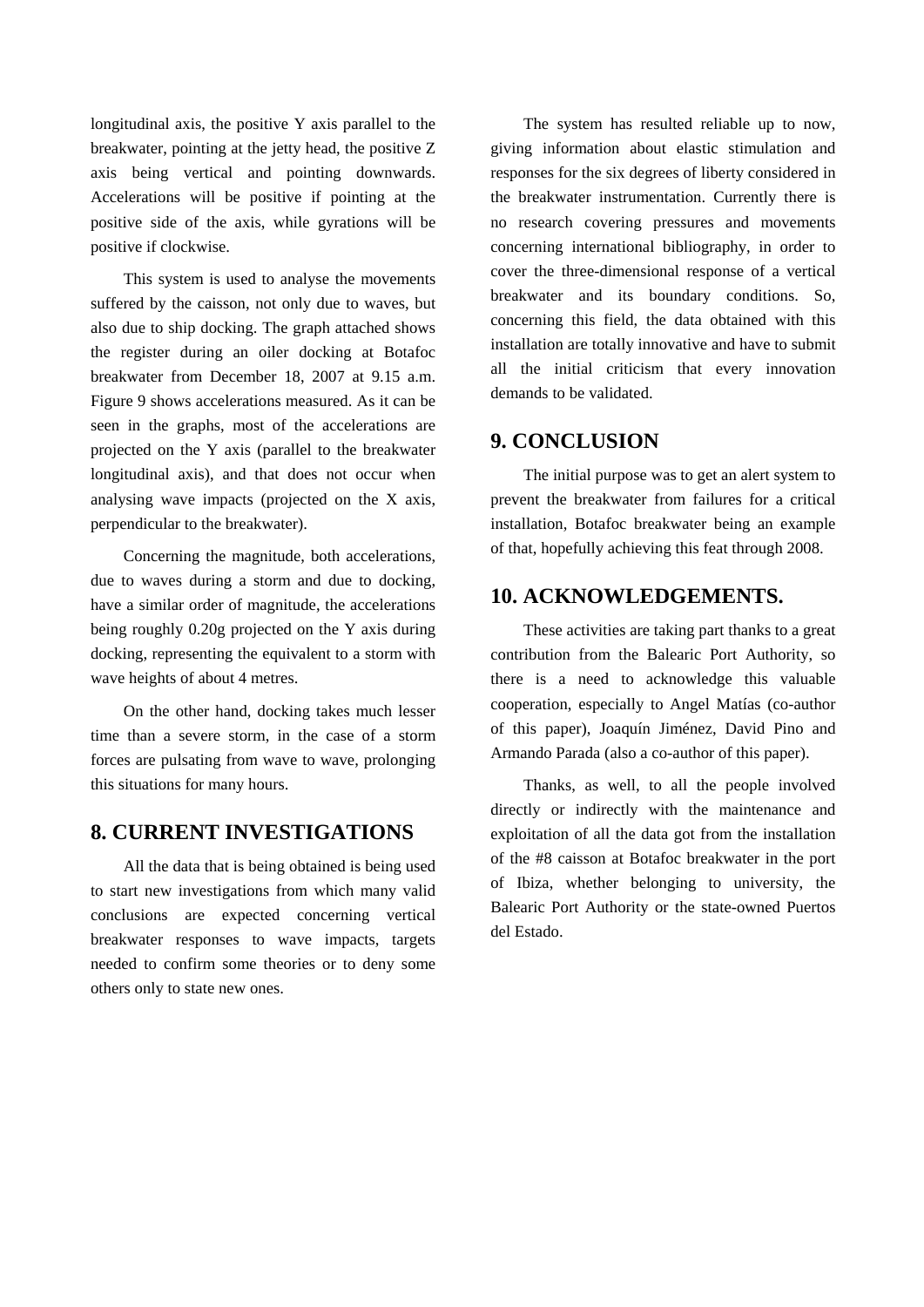



**Figure 5. Simultaneous registering from data acquired** 



**Figure 6. Amplitude-period pair obtained for a sequence of waves in dead calm and during a storm.**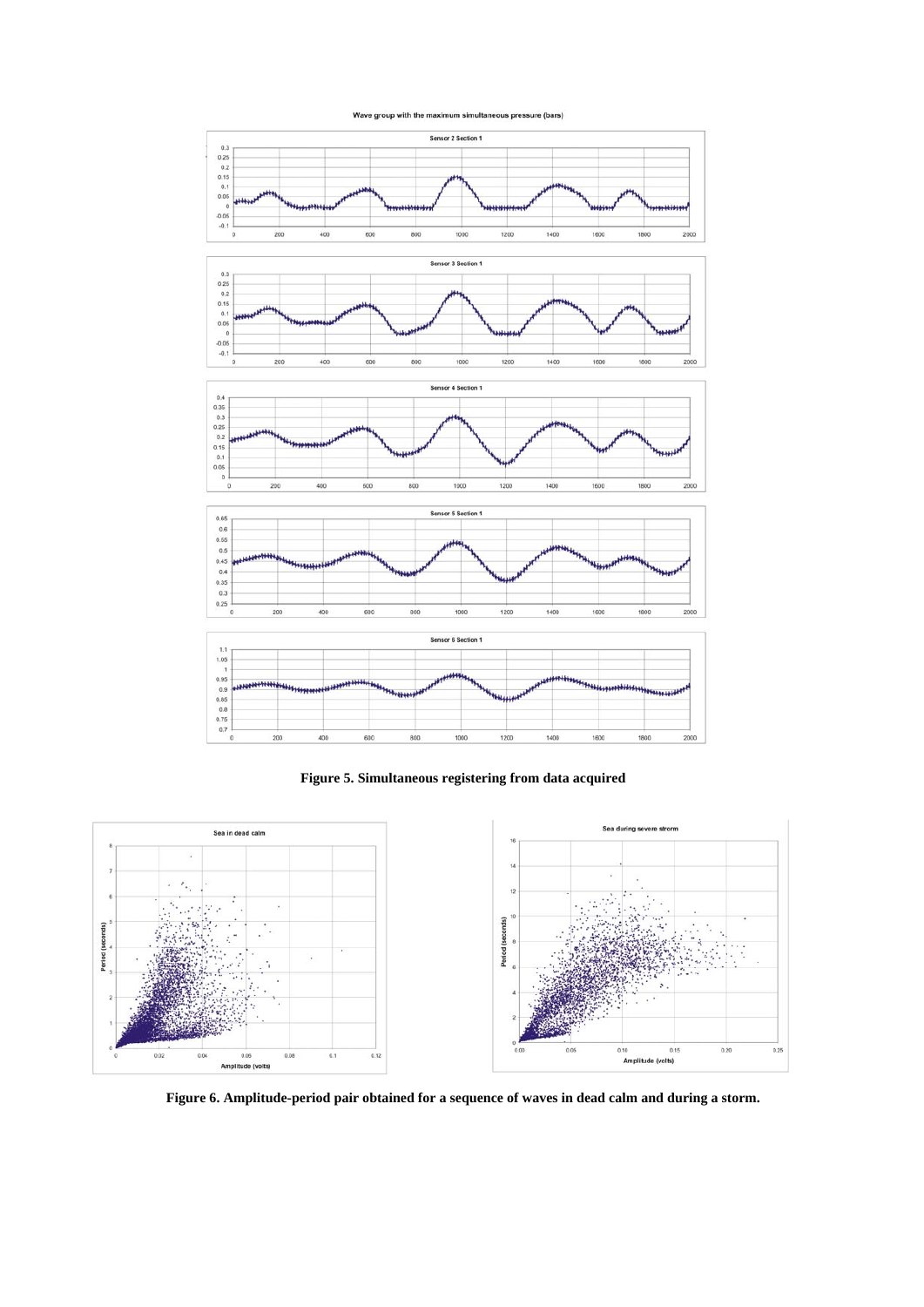

**Figure 7. Sequence of amplitudes for each single wave identified.** 



**Figure 8. Sequence of periods for each single wave identified.** 



**Figure 9. Accelerations.**